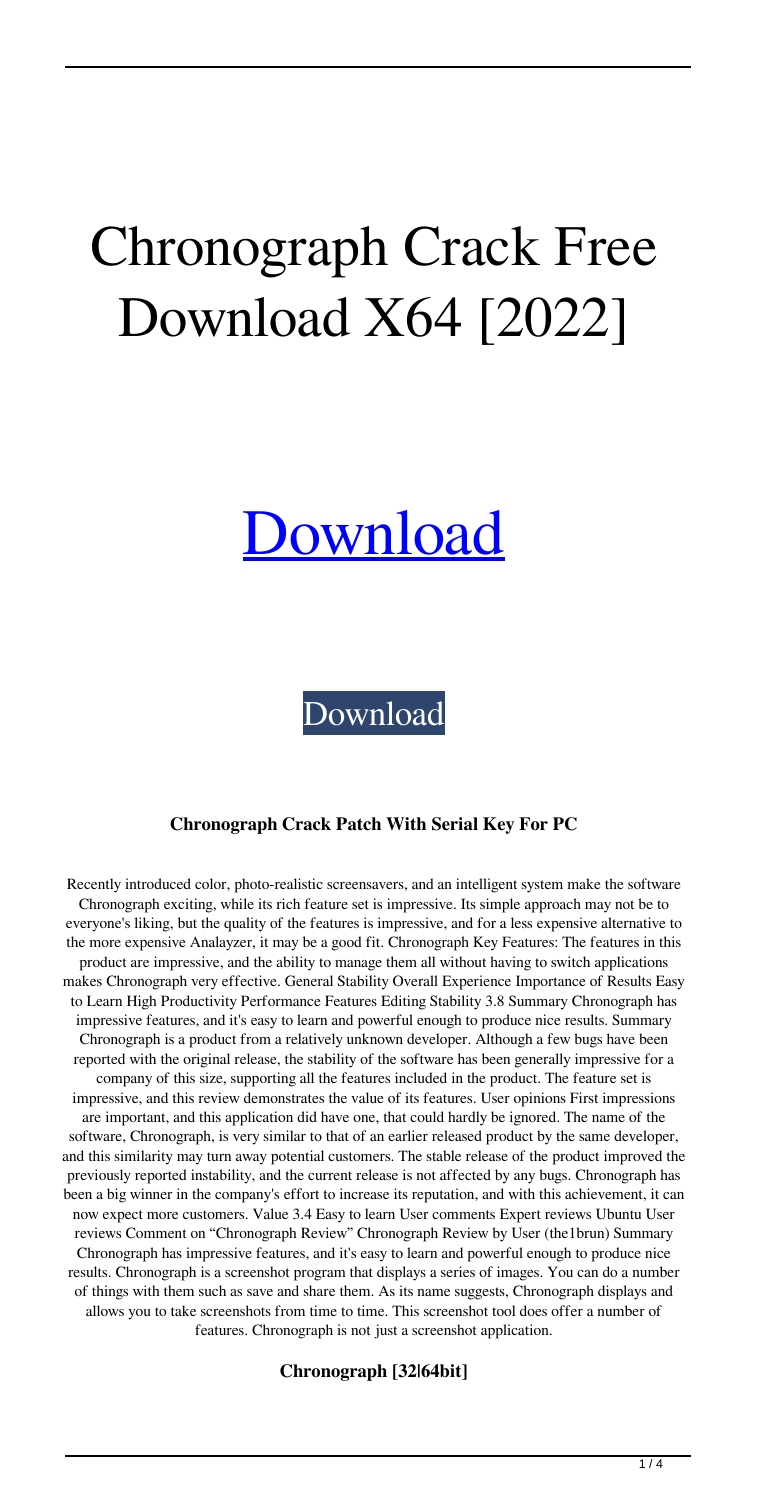\* TIME SYNC: synchronizes the system clock with an online time source. \* TIME SYNC: synchronizes the system clock with an online time source. \* TIME MODE: change the type of time you are syncing with, including the accuracy you need. \* TIME MODE: change the type of time you are syncing with, including the accuracy you need. \* CONFIGURE: configure the other settings you need for time syncing. \* CONFIGURE: configure the other settings you need for time syncing. \* PREVIOUS: rewind or jump back to the previous setting. \* NEXT: move to the next time setting. \* SETTINGS: find the options you need for the last selected setting. \* SETTINGS: find the options you need for the last selected setting. \* FUNCTIONS: find the functions used for time synchronisation. \* FUNCTIONS: find the functions used for time synchronisation. \* EXPLAIN: a quick explanation of how the TIME SYNC function works. \* EXPLAIN: a quick explanation of how the TIME SYNC function works. Chronograph Help: About the author Ricardo Oliveira has been a tech-enthusiast since he first began using an Apple II. He now works as a professional software engineer, focused in.NET development and web design. Email: rico@kmplay.org // User input processing code // Update the player's position player.position. $x$  += player.acceleration  $*$ Time.deltaTime; player.position.y  $+=$  player.acceleration  $*$  Time.deltaTime; if (Input.GetKeyDown(KeyCode.W)) { player.acceleration \*= -.9f; } if (Input.GetKeyDown(KeyCode.S)) { player.acceleration \*= -1f; } if (Input.GetKeyDown(KeyCode.D)) { player.acceleration \*= 1f; } // Clamp the player's position player.position.x = Mathf.Clamp(player.position.x, - 77a5ca646e

 $\frac{2}{4}$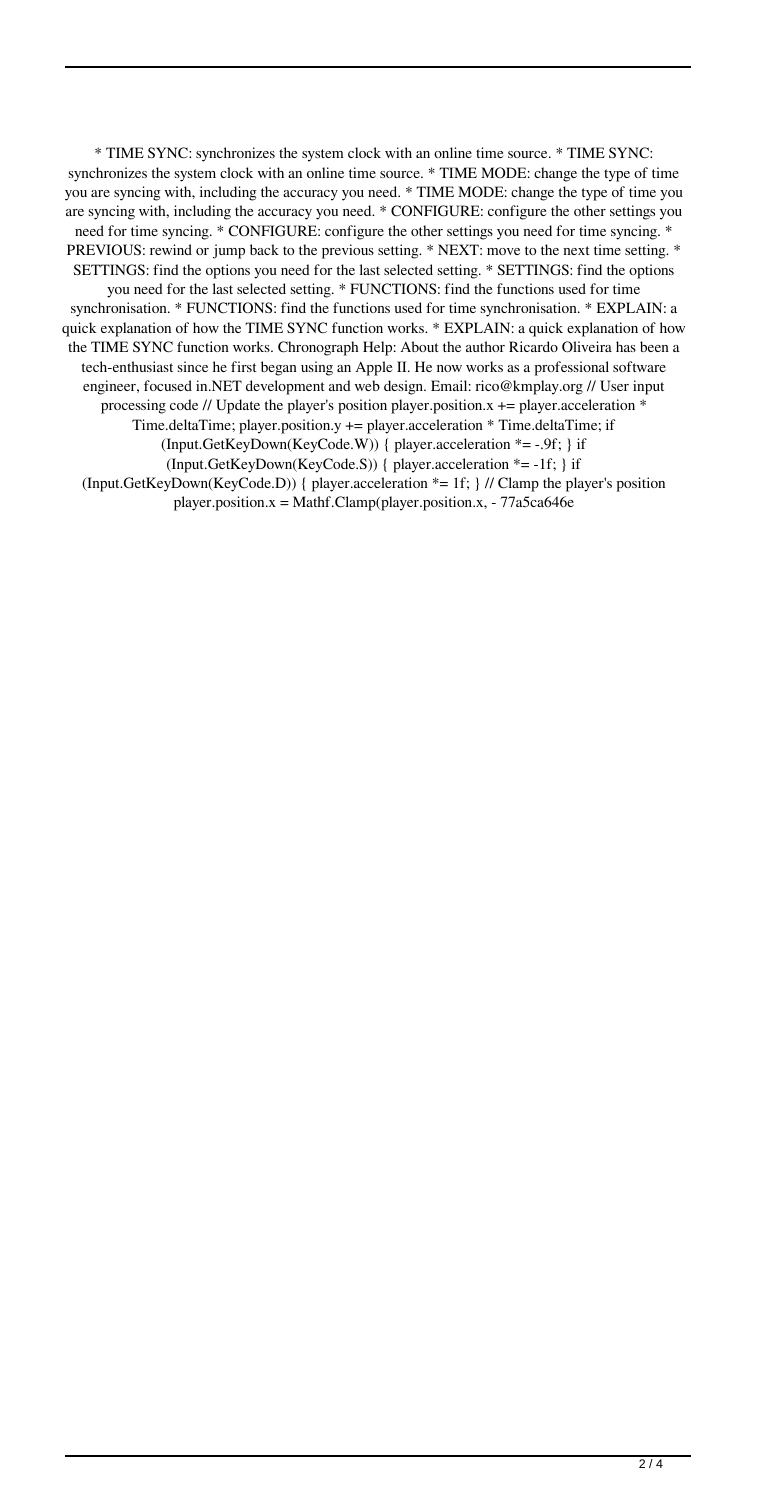#### **Chronograph Crack+**

The application is a new discovery of the web and its functionality. It will help you keep track of time. It has the ability to synchronize with a database server, where you can choose the type of synchronization: manual or automatic. Features: • The clock of the system can be configured to match your computer. • Automatic synchronization with the server, if enabled. • The system clock can be synchronized with Internet servers. • Synchronize automatically with servers with the best quality of data. • If synchronization fails, a list of the available servers to synchronize with. • Synchronization of the system clock with servers in the world. • Date and time format (from the system) and other configurations. • A customizable clock, which will display the time in your language. • Display format of the time: 24, 12 or 24H. • Support for Microsoft Windows NT, 2000, XP. • Support for Windows 95 and Mac OS X. • User-friendly interface. • Themeable. Chronograph Description: The application is a new discovery of the web and its functionality. It will help you keep track of time. It has the ability to synchronize with a database server, where you can choose the type of synchronization: manual or automatic. Features: • The clock of the system can be configured to match your computer. • Automatic synchronization with the server, if enabled. • The system clock can be synchronized with Internet servers. • Synchronize automatically with servers with the best quality of data. • If synchronization fails, a list of the available servers to synchronize with. • Synchronization of the system clock with servers in the world. • Date and time format (from the system) and other configurations. • A customizable clock, which will display the time in your language. • Display format of the time: 24, 12 or 24H. • Support for Microsoft Windows NT, 2000, XP. • Support for Windows 95 and Mac OS X. • User-friendly interface. • Themeable..E. 6, 28). -14-

#### **What's New in the Chronograph?**

Here's a simple tool to help you keep track of time across multiple devices. Chronograph will let you watch the time on multiple devices and synchronize between them. Perfect for family or friends with different phone/computer/pda devices. Chronograph features: \* Support for multiple windows devices. \* Support for multiple time servers. \* Automatic time syncing. \* Support for SOCKS proxy support. \* Supports http proxy support. \* Supports both timezone and daylight savings time conversion. \* Built-in atomic clock support. \* Built-in fast synchronization. \* Built-in proxy server. \* Built-in time format selection. \* Built-in customization options. \* Built-in event calendar. \* Built-in alarm. \* Built-in log viewer. \* Built-in settings save/load. \* Built-in settings upgrade. \* Built-in browser widget. \* Built-in browser windows auto-hide. \* Built-in tutorial. \* Built-in user guide. Please provide your feedback: \_\_\_\_\_\_\_\_\_\_\_\_\_\_\_\_\_\_\_\_\_\_\_\_\_\_\_\_\_\_\_\_\_\_\_\_\_\_\_\_\_\_\_\_ Chronograph review is submitted by: Mike Tricarico Like us on Facebook Visit our site Follow us on Twitter Check us out on Google+ Check us out on Stumbleupon Visit our site, we'd love to hear from you: Make friends on Facebook Leave your reviews on iTunes Give us 5 stars, we appreciate it: \_\_\_\_\_\_\_\_\_\_\_\_\_\_\_\_\_\_\_\_\_\_\_\_\_\_\_\_\_\_\_\_\_\_\_\_\_\_\_\_\_\_\_\_ Our video featuring Chronograph: If you have any questions regarding the app please feel free to contact us at: Email: apps.support@appsgate.com #appsgate \_\_\_\_\_\_\_\_\_\_\_\_\_\_\_\_\_\_\_\_\_\_\_\_\_\_\_\_\_\_\_\_\_\_\_\_\_\_\_\_\_\_\_\_ Copyright 2009 All rights reserved. AppsGate.com \_\_\_\_\_\_\_\_\_\_\_\_\_\_\_\_\_\_\_\_\_\_\_\_\_\_\_\_\_\_\_\_\_\_\_\_\_\_\_\_\_\_\_\_ Chronograph key features: -

Synchronize the time between your PC and any number of online servers. - Support for multiple devices. - Automatic time synchronization. - Built-in